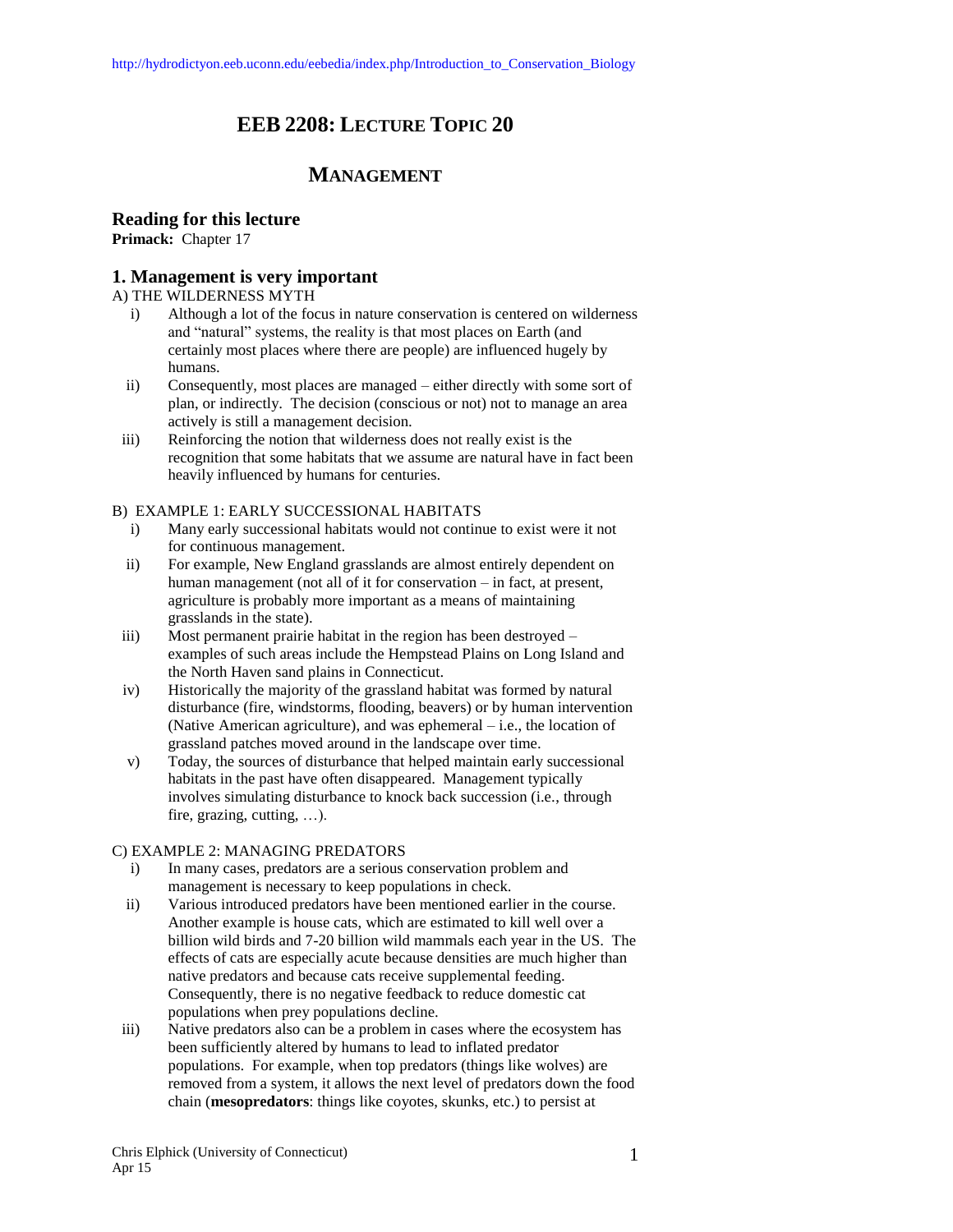higher densities than they would if those top predators were present. Without the top predators, the mesopredators have an especially large effect on the species that they prey upon.

- iv) Native predators also are a problem when humans make excessive amounts of food available to them. For example, open garbage dumps have resulted in large increases in gull populations, and human garbage on beaches tends to attract and benefit species like crows, skunks, and raccoons. These increased population sizes potentially affect endangered species like piping plovers, which nest on beaches.
- v) Predator management can take many forms, but usually killing predators is the most effective approach, and often the only approach that will actually have an effect. Traps, poison, shooting, etc. are all frequently used approaches.

### D) EXAMPLE 3: MANAGING PEOPLE

- i) Increasingly management involves managing human activities.
- ii) One challenge with managing people is that there are often many different potential user groups in an area. Some may have relatively benign effects, others are much more destructive. Even benign activities, such as birdwatching, can have a big impact unless the activities of people are well managed.
- iii) Completely restricting human access to sensitive areas is one approach, but frequently this is not an option. Zoning is another approach, such that different activities are allowed in different areas within a region that is being managed. Even something as simple as putting in pathways and creating schemes that keep people on them – like self-guided tours with signboards – can be an effective way to limit people to a small portion of a managed area.
- iv) Problems with human management can be especially acute when an area is newly converted into a conservation area. Apart from anything else, you often have to contend with the people who live there and have not had to worry about conservation-based restrictions in the past. Both for ethical and strictly practical reasons, it is frequently necessary to develop ways to accommodate the needs of these people – especially in developing countries, where their survival may depend on their ability to gather food, firewood, etc.
- v) Ultimately, one can always manage people through more draconian measures – either manipulating the system so as to make it no longer attractive to people or by creating and enforcing regulations that limit human activities. But often it is hard (e.g., for ethical, political, practical reasons) to create such regulations, plus enforcement can be expensive.

# **2. Management as an experiment**

# A) GENERAL PRINCIPLES

- i) All management activities should be viewed as experiments. After all, management involves deciding to do one thing rather than another, and hopefully will result in someone learning something about the effectiveness of the management used.
- ii) All too often, however, this is not how management is viewed, and consequently, we do not learn as much as we could/should. Adherence to a few basic experimental design principles would help a lot.

### B) EXPERIMENTAL DESIGN

i) Ideally an experiment is designed with a **control** – a location (or even better a set of locations) that does not receive the management treatment. Controls are important because they allow you to compare what happened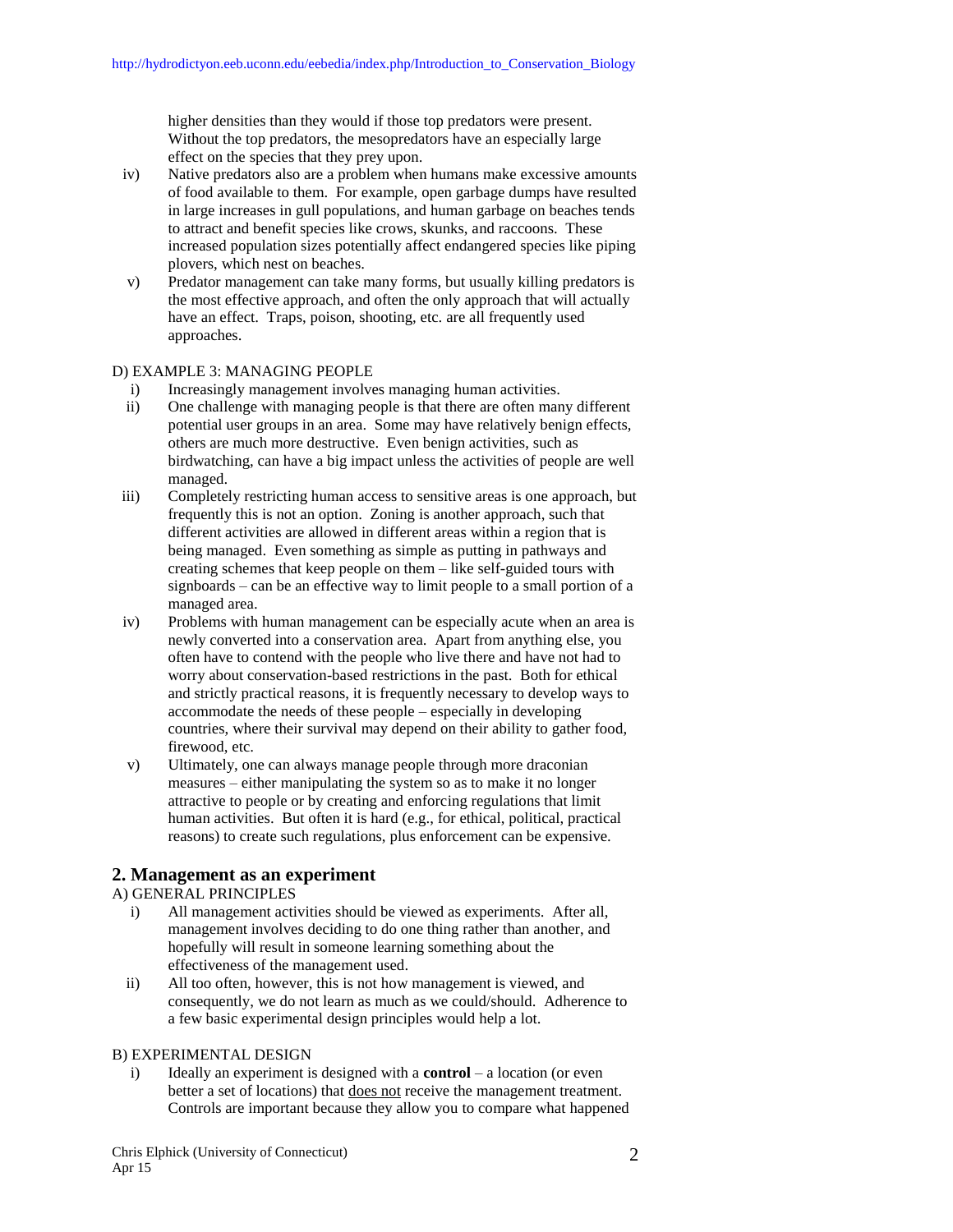when you apply a particular type of management to what happens when you don't. Without a control you can never be sure if the outcome was due to the management, or to some other thing that happened to coincide with it.

- ii) Often, there are several different management options. Ideally these alternatives should be directly compared by applying each separately to different experimental units. If this is done simultaneously and under the same conditions then it will be possible to directly compare the alternatives and decide which is most effective.
- iii) One major problem with doing management is that you need to be able to assess whether changes that occurred were due to the management activities. In other words, you need to make sure that there isn't some other thing that changed and that confounded your experiment (this is similar to the problem of spurious correlation discussed earlier in the course). Various ways of dealing with potentially confounding factors are described below.
- iv) Finally, it is really important to follow-up on any piece of management to evaluate its effectiveness. This may seem totally obvious but it is very common for some form of management to be done, and then for no one to monitor what happens. Particularly troublesome is the fact that many organizations now judge "success" based on whether a management action was done, not whether it worked (I am not making this up).

#### C) AVOIDING CONFOUNDING FACTORS

- i) Replication. One good way of reducing the chance that some unknown thing is confounding an experiment is to repeat the experiment. This could involve using multiple sites (e.g., each management treatment gets applied in several different locations), or by conducting the experiment several different times. In general, the more the experiment is repeated (i.e., the bigger the **sample size**), the less likely it is that something unknown is confounding the results, so it is good to have as many replicates as possible. Controls should also be replicated, because a control is simply a different type of experimental treatment.
- ii) Independent experimental units. Replication is a good idea, but it only works well if all of the units that are being experimented on are independent of each other. E.g., if you wanted to compare two different captive breeding methods for an endangered species and you used one on 30 animals at one zoo and the other on 30 animals at another zoo, you would have some level of replication. But, there could be lots of things that differ between the two zoos in addition to the captive breeding method. Consequently, any difference in success could be due to one of those other things. The problem here is that the replicates are not independent of each other (i.e., because they "depend" on which zoo they occur at). This problem is referred to as **pseudoreplication** – because it seems like you are replicating, but really you are identifying the wrong thing as an experimental unit (in this case the experimental units should be zoos, not individual animals) and so the apparent replication does not really address the problem.
- iii) Randomization. Another key idea in experimental design is that the management treatments are applied to experimental units randomly – note that **random** DOES NOT mean haphazard. Unlike in common usage, in this context it has a very specific meaning – that every experimental unit has an equal probability of receiving a particular form of management. Randomization is very important because it ensures that some unknown bias does not influence the way that management treatments are assigned. Unfortunately, in many cases it is not possible to be completely random for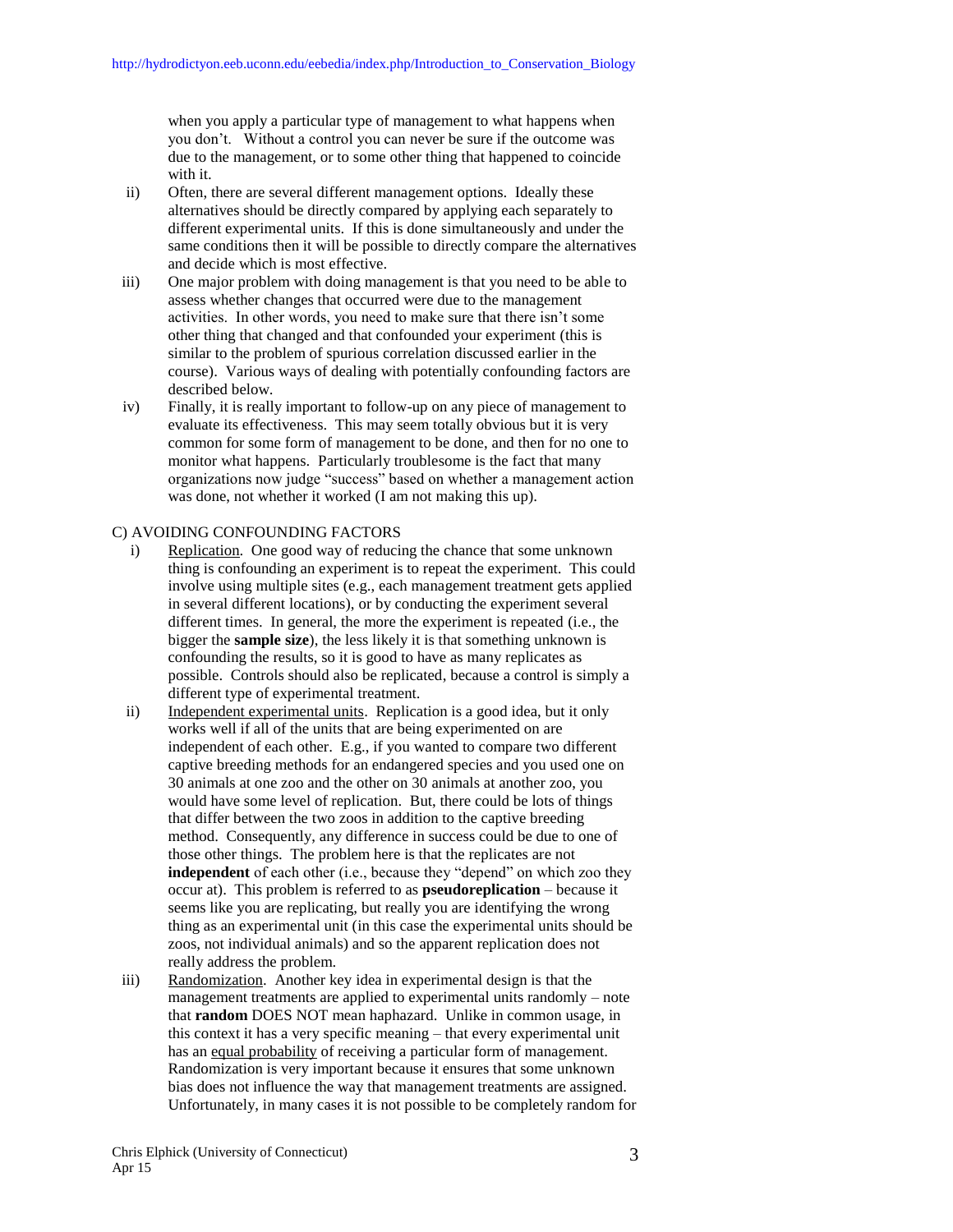logistical reasons. E.g., if a big piece of machinery is needed to do the work, it may be prohibitively expensive to move it around all over the place, meaning that one has to apply the management the machinery is needed for only to a set of sites that are close to each other.

iv) Interspersing treatments. Regardless of whether you are able to randomize or not, it is important to ensure that the different treatments are well interspersed amongst each other. Again, this reduces the chance that there is some unknown factor (e.g., a gradient in something like water quality or nutrient levels across the set of sites) that confounds the experiment.

### D) REALITY STRIKES

- i) If possible, management should be designed with these experimental ideals in mind.
- ii) In reality, however, it is often not possible to do this because of constraints on what is possible. E.g., if you only have one site to manage, you might not be able to replicate. Equally, ensuring that management units are independent may not be possible  $-e.g.,$  if they are all lakes along the same river system (and therefore linked by the same water flow).
- iii) Even, if these goals cannot be met, it is still valuable to view the management as an experiment, and to ask questions such as: What are the management goals? What happens after the management action takes place? How can management be modified based on what has happened previously? This approach is referred to as **adaptive management**, and it recognizes that the way that something is managed can be adapted as we learn more about the system and are better able to achieve the conservation goals that have been set. But, this is only possible if you collect data and track the consequences of a given management action.

# **3. When management goes wrong**

A) EXAMPLE 1: RHINO HORN REMOVAL IN AFRICA

- i) Problem: Rhinos are poached for their horns, with the result that populations have declined and extinction is a real danger in many areas.
- ii) A proposed solution to this problem was to go out and remove the horns from the rhinos so that there was no incentive for poachers to kill them.
- iii) Unfortunately, this approach does not always work for several reasons. First, horns grow back relatively quickly and the horn is sufficiently valuable that it doesn't take a fully grown horn for poaching to be worthwhile.
- iv) Second, most poaching occurs at night, so poachers often do not know if the rhino they have killed has a horn or not until after they have killed it. For the system to work, every rhino in the population would need to have its horn removed, and removal would have to be repeated frequently, so that poachers know there is no chance of killing a rhino with any horn left.
- v) Finally, it turns out that females without horns are more likely to lose their young – suggesting that horns are important for defense against predators. So, the approach is likely to work poorly in areas with natural predators.

## B) EXAMPLE 2: WOOD DUCK NEST BOXES

- i) Problem: Populations have declined and in many areas the population size is limited by the availability of tree cavities that are suitable for nesting.
- ii) The proposed solution is to put up nest boxes, and this has been done extensively for decades.
- iii) Natural cavities and nest boxes differ in several significant ways. Natural sites are typically found deep in the forest, are widely spaced apart, and are well hidden. In contrast, nest boxes are usually put up in obvious,